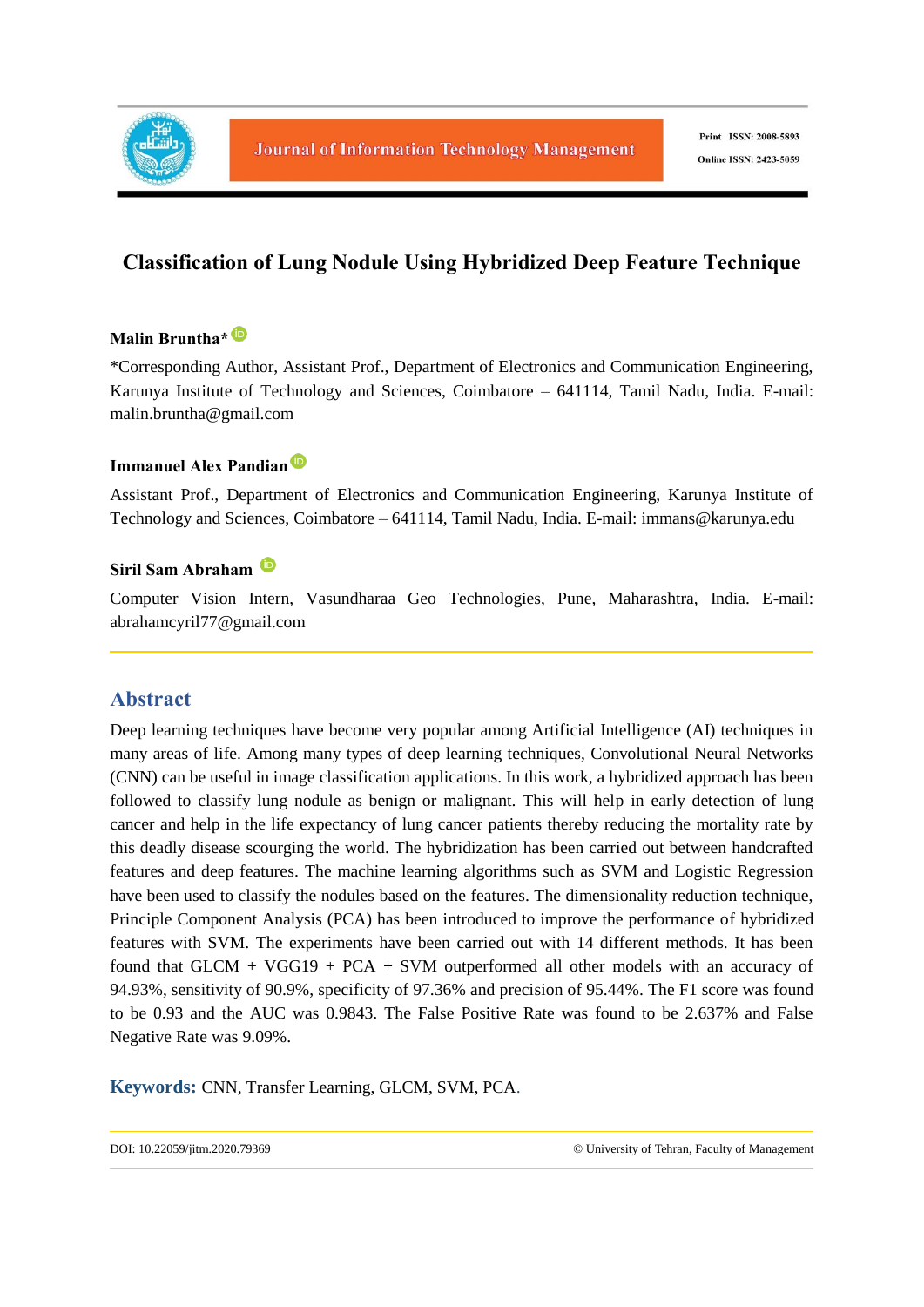# **Introduction**

Cancer is second to only the pandemic, Acquired Immuno Deficiency Syndrome (AIDS) in the number of mortalities around the globe. The International Agency for Research on Cancer (IARC) functioning with World Health Organization (WHO) has estimated that there could be 18,078,957 new cancer cases worldwide including people from all ages and both genders in the year 2018. Out of these world-wide cancer occurrences, lung cancer has the highest occurrence with 2,093,876 cases which forms 11.58% of the total.

The cancer occurrence is significant in the continent of Asia (48.4% of the world total) which has the two most populous countries in the world. In Asia, lung cancer has the greatest number of deaths with 1 225 029 (14%) cases in the year 2018. In India, the expected number of cases was estimated to be 1,157,294 which is 13.2% of Asia's total and 6.4% of world's total cancer occurrences in the year 2018. Breast cancer has the highest occurrence with a case load of 14% of 1,157,294 and lung cancer closely follows behind with the case load of 5.9% of the total cancer cases in India. Most of the cancer cases in India go unreported due to poor screening facilities available to the masses. It can be understood from the above statistics that to reduce the cancer mortality rate, screening of a vast number of populations is very vital to ascertain whether or not they are affected with cancer.

Computer Tomography is an efficient way to detect lung pulmonary nodules. As the number of cases increase every year, the task of segmenting and classifying malignant pulmonary modules becomes a Herculean task for expert radiologists. To reduce their workload and increase the detection efficiency, Computer Aided Diagnosis (CADx) has stepped in and is playing a vital role in the early detection of pulmonary lung nodules. Right from the beginning of CADx, machine learning algorithms have played a huge role in detection and classification. Nowadays, deep learning networks like Recurrent Neural Networks (RNN), Auto Encoders, Deep Belief Networks (DBN), and Convolution Neural Networks (CNN) have made a giant stride in medical image analysis. Due to the use of deep learning networks, the accuracy to detect and to classify pulmonary nodules has improved greatly.

Convolutional Neural Network, one of the deep learning networks has gained popularity after 2000. But the foundation for CNN was made in 1980 in the name of neocognitron (Fukushima, K., 1980). The convolutional and pooling (down sampling) layers were introduced in neocognitron neural network. Cresceptron, a modified version of neocognitron (Weng et al., 1993) introduced max-pooling concept. CNN was first proposed in the year 1995 for medical image pattern recognition (Lo et al., 1995). LeNeT (LeCun et al., 1998), a CNN architecture was introduced by LeCun and his team for document recognition application in the year 1998. It was a simple and straightforward architecture. For successful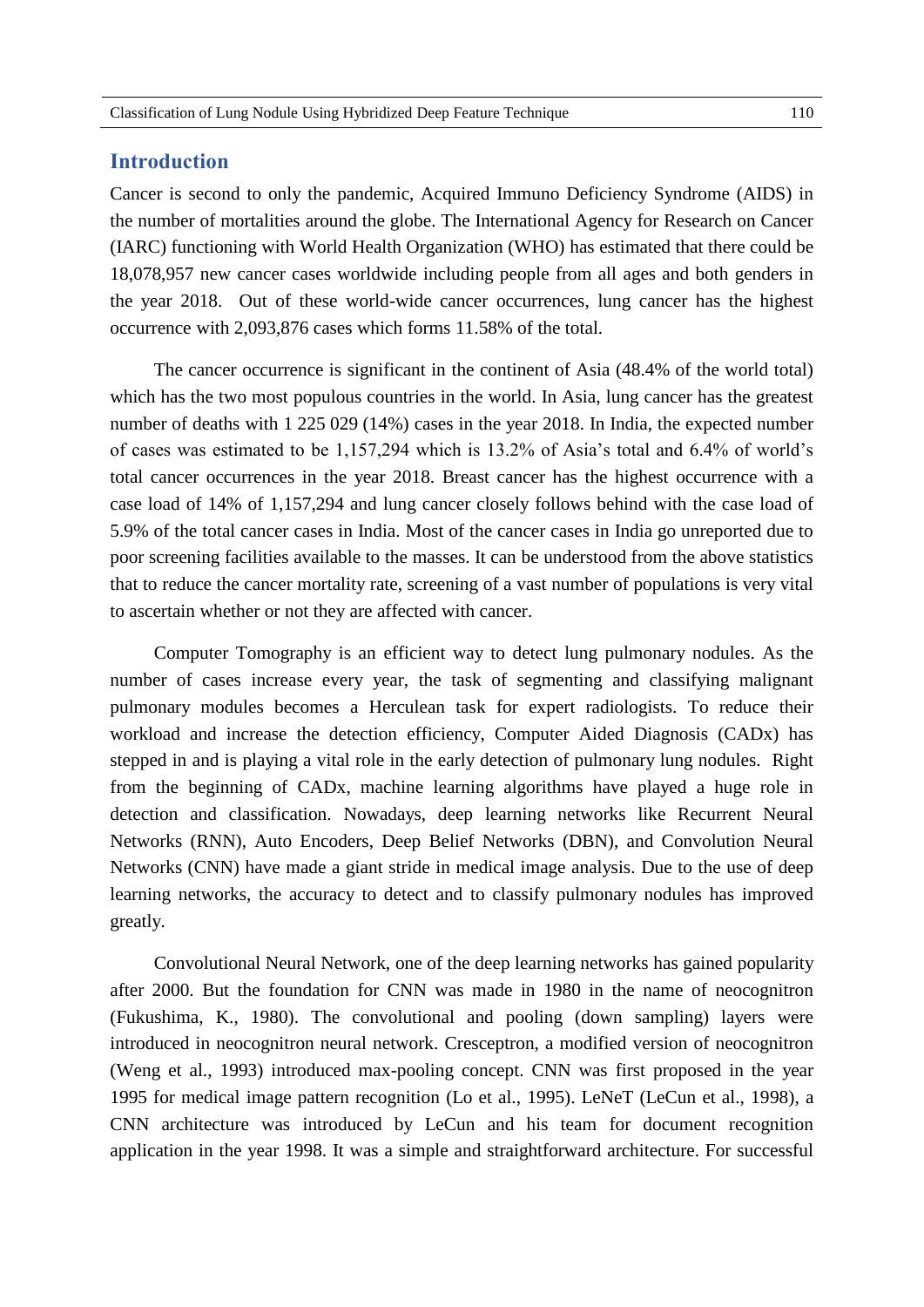implementation of any CNN, there is a requirement of computational power and excess data to train the network.

The efficient implementation of CNN was made feasible when the Graphical Processing Unit (GPU) came into the market. The necessity for large number of data for training the CNN was satisfied after the introduction of ImageNet project (Deng et al., 2009). This project was meant for software research in the field of object recognition. It launched a large database that contains almost 14 million images and at least 1 million images were annotated. This ImageNet project has been conducting annual software contest known as ImageNet Large Scale Visual Recognition Challenge (ILSVRC) since 2010 (Russakovsky et al., 2015). Many people participated in this competition with their software program to classify and detect the objects in the ImageNet. AlexNet, a convolutional neural network won ImageNet2012 Challenge with 15.3% of top-5 error rate (Krizhevsky et al., 2012). The successful achievement of AlexNet was due to the usage of GPU and ImageNet dataset. Later, in ILSVRC 2014, a very deep convolutional network called VGG network won the challenge (Simonyan et al., 2014). These networks can be used to detect and classify lung nodules by a method called as transfer learning.

Transfer learning is an approach in which a model that is trained for some other job can be reused for another related job. Instead of building a CNN from scratch, one can reuse the existing models trained on a different dataset to solve a certain job. The aim of transfer learning is to increase learning in the target job by transferring knowledge from the source job (Olivas et al., 2009).

CNNs like AlexNet, VGG16, VGG19 are usually employed for classification tasks. When the top layers are removed, the CNN can be a good feature extractor. Low level features are extracted by initial convolution layers. The middle convolution layers extract mid-level features. The final convolution layers will extract objects. When there are a greater number of convolution layers, we can extract a greater number of features. In this work, VGG19 has been used for feature extraction. The extracted features were concatenated with a popular textural feature known as haralick features. Thus, the hybridized feature set was created. These feature sets were dimensionally reduced using dimensionality reduction technique which is known as Principle Component Analysis (PCA), to lessen the computation time and visualize the features. The reduced set of features were used to train the machine learning classifier SVM and the performance of SVM was analyzed in differentiating malignant nodules from benign nodules.

The classifier performance hinges on the features of the input images. Several features and the classification schemes for lung nodule classification have been analyzed in this section. From the literature survey, many works in pulmonary classification were found to be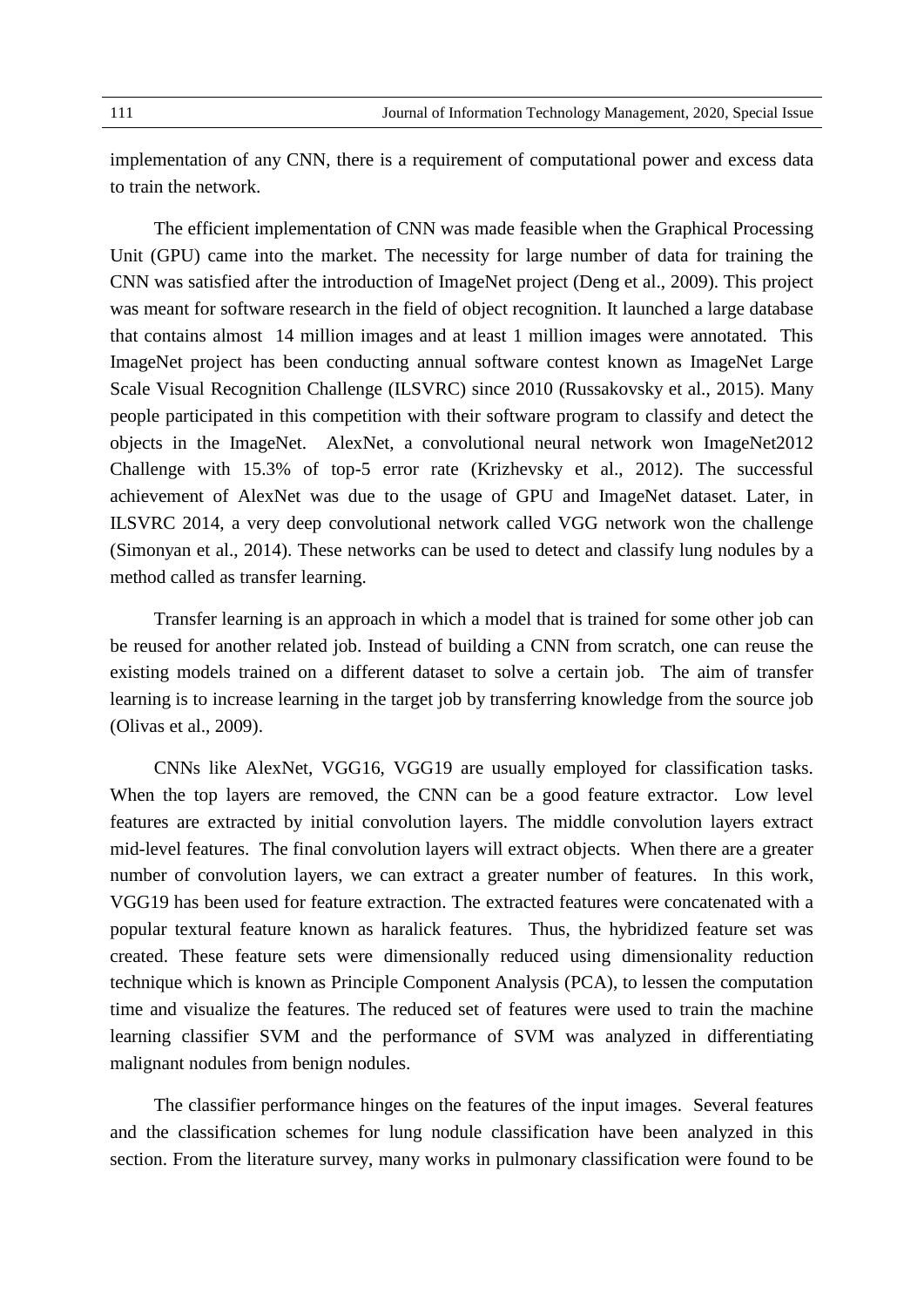based on handcrafted feature extraction techniques. Recently few researchers have been focusing on deep features for training the machine learning algorithms namely Logistic Regression, SVM and Random Forest.

In a seminal paper, Han et al. reported the importance of textural features to classify lung nodules. LIDC database was used. They compared 2D, 3D haralick features, Gabor features and Local binary pattern features for differentiating the lung nodules. Classification was done by using SVM. The performance metrics for 3D haralick features based SVM was found to be 93.86% of AUC (Han et al., 2015).

Dhara et al. (2016) reported a methodology for classifying pulmonary nodules in lung CT images. The classification method was validated using LIDC database with 891 nodules. The sensitivity and specificity of the system were 89.73% and 86.36% respectively.

Hua et al. (2015) reported deep learning framework for pulmonary nodule classification. They compared the performance of various classifiers like deep belief network (DBN), convolutional neural network (CNN), Scale invariant feature transform (SIFT) and Fractal. They found that sensitivity of DBN is 73.4%, specificity of DBN is 82.2%. For CNN, sensitivity was 73.3% and specificity was 78.7%. These deep learning-based networks performed well when compared to feature based SIFT and Fractal algorithms.

Setio et al. (2016) proposed a CAD using multi-view CNN for detecting lung nodules in CT images. 2D patches were extracted for each candidate nodules by the network itself. The sensitivity of the method ranged between 85.4% and 90.1% with 1 and 4 FP/scan.

Tajbaksh et al. (2017) compared Massive Training Artificial Neural Network (MTANN) and CNN for detecting and classifying lung nodules. They considered 50 lung nodules. They compared MTANN with different variants of CNNs namely shallow CNN, LeNet, Relatively deep CNN, AlexNet and fine-tuned AlexNet. They evaluated MTANN and CNNs under two different scenarios of training and testing datasets. One was division protocol and another one was 5-fold protocol. For evaluating lung nodule detection, performance metric is FROC analysis. They proved that MTANN performance is better than CNNs with 2.7 false positives per patient at 100% sensitivity whereas fine-tuned AlexNet generated 22.7 false positives per patient at 100% sensitivity. For classifying nodules as benign and malignant, they conducted experiment with different dataset and evaluated MTANN and CNNs. They found that MTANN performed better than CNNs with AUC of 0.8806.

#### **Materials and Methods**

The general flow chart of the proposed approach is illustrated in Figure 1.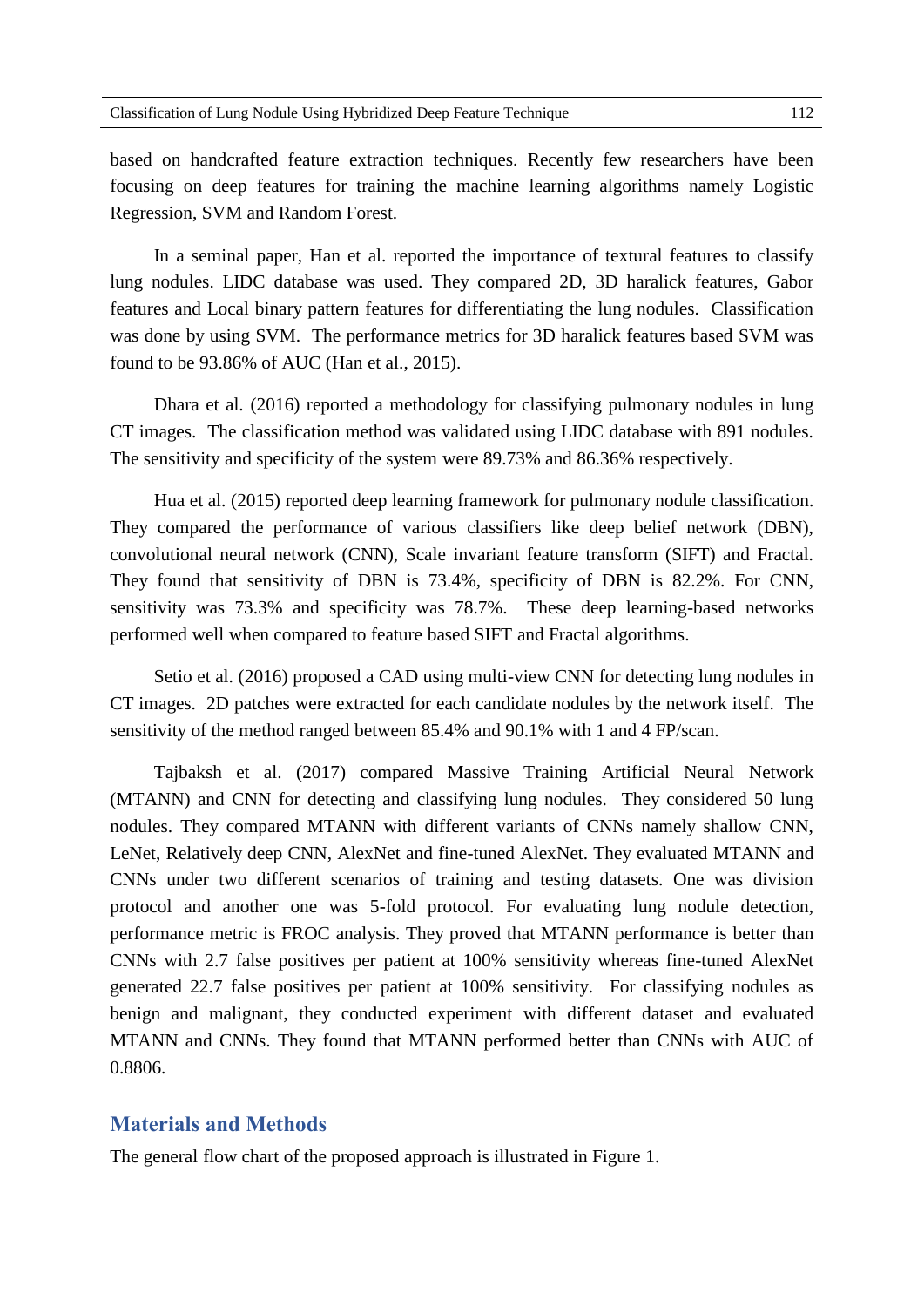

**Figure 1. General flow chart of the proposed approach**

# **Data Preparation**

The image data set used in this work was taken from the publicly available LIDC-IDRI database. This data set comprises of CT scans of lung cancer patients with annotations from 4 different radiologists. In total, this dataset contains CT scans of 1010 patients. Each scan included an XML file which accounted the details of scan such as slice thickness, resolution and pixel spacing. Size of the nodules, number of nodules, coordinates of each nodule locations, boundary representations of each nodule and characteristics of nodules are available in the XML file (Armato et al., 2011). For this work, more focus was given to categorize the nodules into two categories: malignant or benign.

In LIDC-IDRI database, the malignancy has been assessed in 5 different levels. The range of this assessment was between 1 and 5. Level 1 signifies cancer risk is very less, level 2 represents cancer risk is moderate, level 3 characterizes midway risk for cancer, level 4 embodies moderately suspicious for cancer and level 5 denotes the risk factor for cancer is very high. In this work, levels 1,2 and 3 were combined to find the benign nodules and level 4 and 5 were combined for finding malignant nodules. By carefully analyzing the database, the 2D patches of nodules were extracted and a dataset has been created for the proposed classification scheme. This prepared dataset has benign and malignant nodules of size 64 x 64 with class labels. Class label 0 epitomizes benign nodule and class label 1 denotes malignant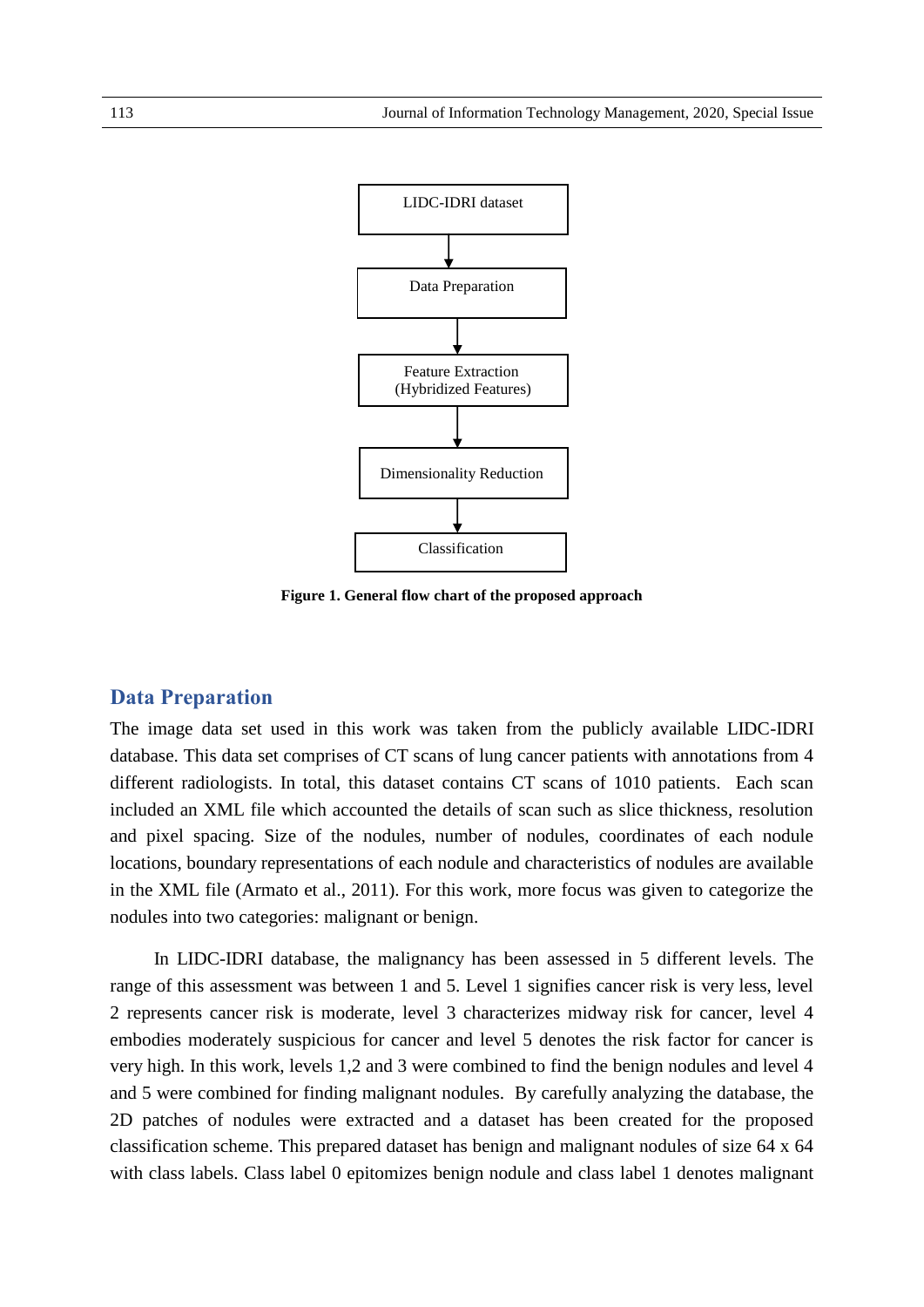nodule. The dataset derived from LIDC-IDRI contains 4165 benign nodule images and 2526 images are malignant nodule images.

# **Feature Extraction Techniques**

The pixels available in an image carry information. If we process all the information contained in the image, there will be a huge requirement of memory space and computation time. To curb this problem, relevant data will be taken from the input image for further processing. Hence, the process of eliminating irrelevant information from the image without any significant loss in important information about the image is known as feature extraction. These features are a simplified representation of the image and play an important part in machine learning algorithm to differentiate one object from rest of the objects.

#### **a) Handcrafted features**

In medical image analysis, the popular imaging modalities are X-ray, CT and MRI. These medical images do not have color information. They are gray scale images. In order to identify the abnormality in such medical images, textural features are very suitable. In this work, the lung nodules were classified into benign and malignant. The benign nodules possess smooth surface whereas the malignant nodules possess uneven surface. Hence, textural features were considered. Gray Level Co-occurrence Matrix (GLCM) method is one of the statistical feature descriptors to take out texture features. These features which are derived from GLCM method are called haralick features (Haralick et al., 1973). The GLCM of an M x M image has the probabilities  $P_{d,\theta}(i,j)$  that two pixels i and j in a given particular direction ( $\theta$ ) which are parted by a pixel distance (d). This method explores the relationship among the neighbourhood pixels in the given image. The intensity of each pixel in the image was quantized into number of times the gray tones i and j are neighbours. The matrices were generated in 4 directions such as  $0^{\circ}$ ,  $45^{\circ}$ ,  $90^{\circ}$  and  $135^{\circ}$ . The 14 Haralick features have been calculated from these matrices on each direction separately. This resulted in a feature vector of size 56.

#### **b) Deep Features**

Even though GLCM is capable of representing texture features to distinguish malignant from benign nodules, it is not a generalized one and the performance varies for different set of images due to the manual intervention in feature vector calculation. A deep learning model, CNN, contains of sequential layers of convolutional layer, max pooling layer, fully connected layer and softmax classifier (Mastouri et al., 2020). The general architecture of CNN is shown in Figure 2. The architecture of CNN is similar to the neuron connections in the brains of human beings. It follows the visual cortex behaviour of the human brain. Receptive field in the visual cortex plays a major role in the visual system. The neurons present in the receptive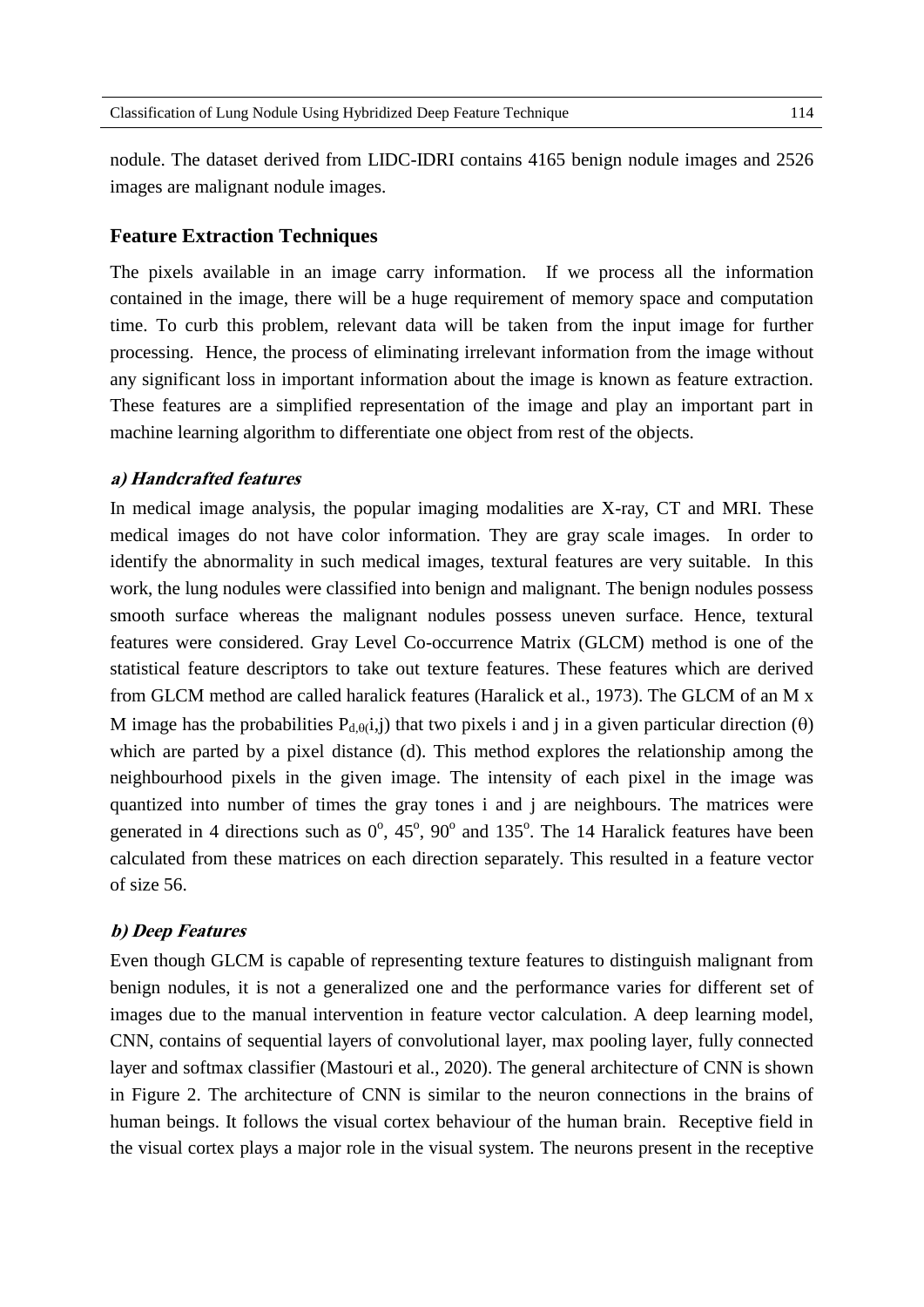field will give response to the stimulus. The collection of receptive fields is responsible to cover the complete visual area.



**Figure 2. General Architecture of CNN**

# **Convolution Layer**

The fundamental building block in CNN is the convolution layer. This convolution layer consists of convolution kernels which carry out convolution operation. The convolutions filters are also called as convolution kernels. For generating feature map, the kernels which are having set of weights have been employed to the input image repeatedly. After generating the feature map, the elements in the feature map are passed through the activation function. The commonly used activation functions in CNN are ReLu or leaky ReLu. The features from the input images are extracted by the help of convolution layers without the help of any manual intervention.

# **Max-Pooling layer**

Convolution layer is followed by max-pooling layer. This max-pooling operation depends on max pooling operator which is a kernel. This filter will select the maximum value from the neighbourhood. This operation is used to downsize the feature set. The max-pooling size and striding can be selected by the designer. The important characteristics of max-pooling operation are location invariant, scale invariant and rotation invariant.

# **Fully Connected layers**

In CNN, fully connected layers are very important entity to classify the images into different groups. When they are passed through convolutional layer and max-pooling layers, they are broken down into features. These features will be flattened by the fully connected input layer and converted into a 1D array. This 1D feature vector will be fed into the first fully connected layer and weights will be applied to predict the class of the corresponding input image. The fully connected output layer i.e., SoftMax layer will assign the probability of each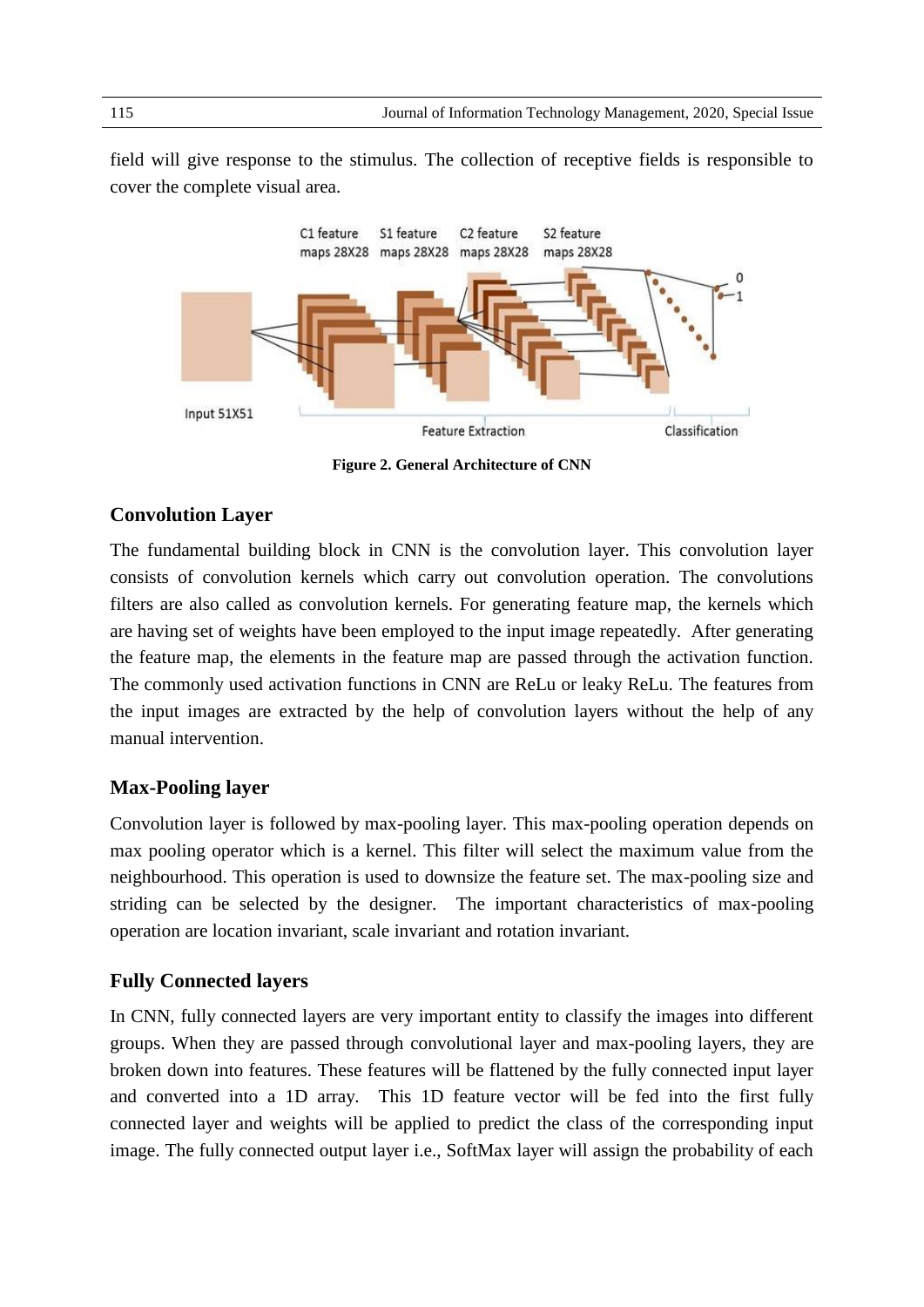class with respect to the features. The classified output will be obtained at this final fully connected layer.

#### **Transfer Learning**

In this work, transfer learning technique was adopted because of lack of a greater number of lung images. VGG16 and VGG19 models were implemented using Keras Library. VGG16 and VGG19 were pre-trained using ImageNet dataset. The list of all weights variables pertinent to each layer was available. The first part of CNN architecture has feature extraction blocks and the final layers were meant for classification. Here, CNN was used as a feature extraction tool. Hence, the last fully connected layers are removed from the architecture. The feature map which is available at this layer was stored as NumPy array. For visualizing the features, it has been converted into 2D image. Then flattening is performed to convert 2D into 1D array. The following steps are involved for extracting features from the pretrained model.

Step 1: A base model (VGG16/VGG19) is instantiated.

Step 2: Pre-trained weights of VGG16/VGG19 is loaded into the model.

Step 3: The lung nodule dataset is allowed to run on the base model.

Step 4: The features are obtained from the block 5maxpooling layer.

# **VGG19**

One of the variants of VGG model is VGG19. It was developed by Visual Geometry Group, Oxford. The architecture of VGG is shown in Figure 3. This architecture has 16 convolutional layers and 3 fully connected layers. If 16 convolutional layers and 3 fully connected layers are added, 19 layers are obtained (Balaji et al., 2018). Hence, it is called as VGG19. Moreover, it has 5 max-pooling layers and 1 soft-max layer. It is a deep convolutional neural network which is used to classify images. The kernel size of each convolutional layer is 3x3 with striding,  $s=1$  and padding,  $p =1$ . In order to introduce nonlinearity, ReLu activation function is applied after every convolution operation. The kernel size of max-pooling layer is  $2x2$  with striding,  $s=2$ . In block 1, there are 2 convolutional layers. Each layer has 64 kernels. In block 2, there are 2 convolutional layers and each layer has 128 kernels. In block 3, there are 4 convolutional layers and each layer has 256 kernels. In block 4, there are 4 convolutional layers and each layer has 512 kernels. Block 5 also has 4 convolutional layers and each layer has 512 kernels (Ma et al., 2019). After every block, there is a max-pooling layer. When the image gets transferred from one block to another block, the image size gets reduced and the depth gets increased. Out of 3 fully connected layers, the first two fully connected layers are having 4096 neurons. The last fully connected layer has 1000 neurons. Since there are 1000 classes in ILSCRC, it has been designed like this. The softmax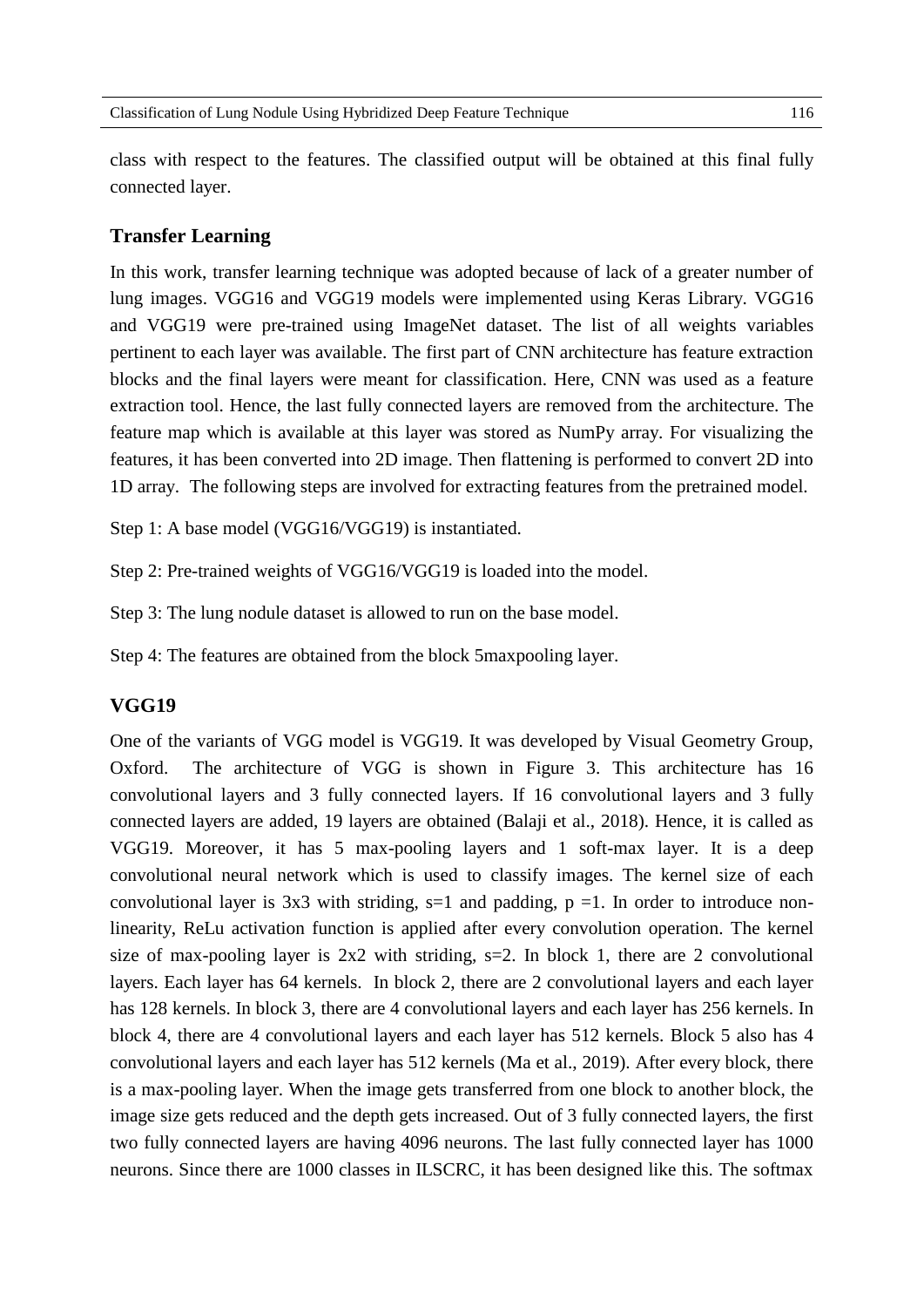layer does the classification by giving more probability to respective class neuron (Wani et al., 2020).



**Figure 3. Architecture of VGG**

# **Proposed Model**

The block diagram of proposed model for lung nodule classification is illustrated in Figure 4. In the proposed model, the features extracted using GLCM method and the deep features extracted using VGG19 have been concatenated. For extracting features, the architecture of VGG-19 was modified slightly. In the modified architecture, the input layer was followed by block 1 which consisted of 2 convolutional layers and 1 max-pooling layer. Block 1 was followed by block 2 which consisted of 2 convolutional layers and 1 max-pooling layer. It was followed by block 3 which consisted of 4 convolutional layers and 1 max-pooling layer. It was followed by block 4 which comprised of 4 convolutional layers and a max-pooling layer (Ourselin et al., 2016). It was followed by block 5 which comprised of 4 convolutional layers and a max-pooling layer. The features were taken from the max-pooling layer of block 5. The features were stored as NumPy array. The features were visualized. The image size was reduced to 2x2x512. The depth of the image was 512. Finally, the 2D feature map was converted into 1D array by means of flattening operation. 2048 deep features were obtained through VGG19 and 56 features were obtained through GLCM methodology. The features obtained by these methods were horizontally stacked and 2104 features were finalized.



**Figure 4. Block diagram of proposed model for lung nodule classification**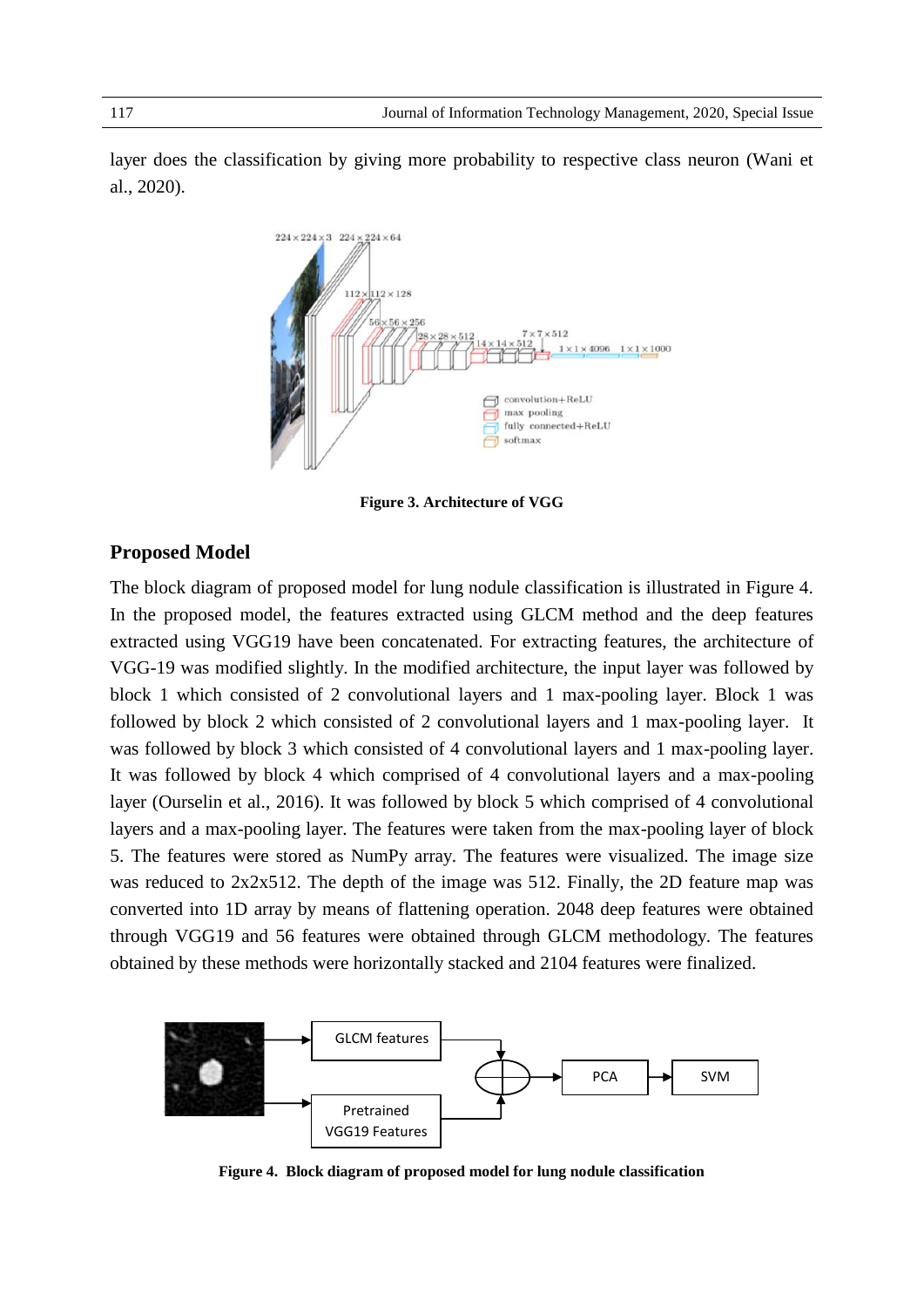#### **Impact of PCA**

When one wants to reduce the dimensionality of very big data sets, he/she needs to use a dimensionality reduction method. There are many methods available out of which Principal Component Analysis (PCA) is often used method. It will transform a huge set of features into reduced feature set that will preserve much information available. The accuracy is however affected when the number of variables of a data set is reduced. This is done so as to have simplicity. In order to have simplicity, a little trade-off is done that is the accuracy is slightly less. It is easy to explore smaller data sets and the whole process would be much faster. The process also would be much faster for machine learning algorithms. With this idea in mind, PCA was employed to reduce the number of features. At the same time, information was saved as much as possible.

The steps to be followed to obtain reduced feature vector is given below.

1. Standardize the range of all the features(data).

$$
f_z = \frac{v - \mu}{\sigma}
$$
  
\nf<sub>z</sub> is standardized value  
\nv is given value  
\n $\mu$  is mean  
\n $\sigma$  is standard deviation

2. Compute the covariance matrix

$$
S = v^T v \tag{2}
$$

3. Calculate the eigen values( $\lambda$ ) and eigen vectors(V) of the covariance matrix S.

$$
\lambda_1, \lambda_2, \dots, \lambda_d \tag{3}
$$

$$
v_1, v_2, \ldots, v_d
$$

4. Select the top features from the eigen vectors(V).

# **Results and Discussions**

Fourteen different combinations were trained and tested on malignant and benign nodule dataset which consists of 2526 malignant nodule images (positive class) and 4165 benign nodule images (negative class). 2020 malignant nodule images and 3331 benign nodule images were used for training the classifiers. 506 malignant nodule images and 834 benign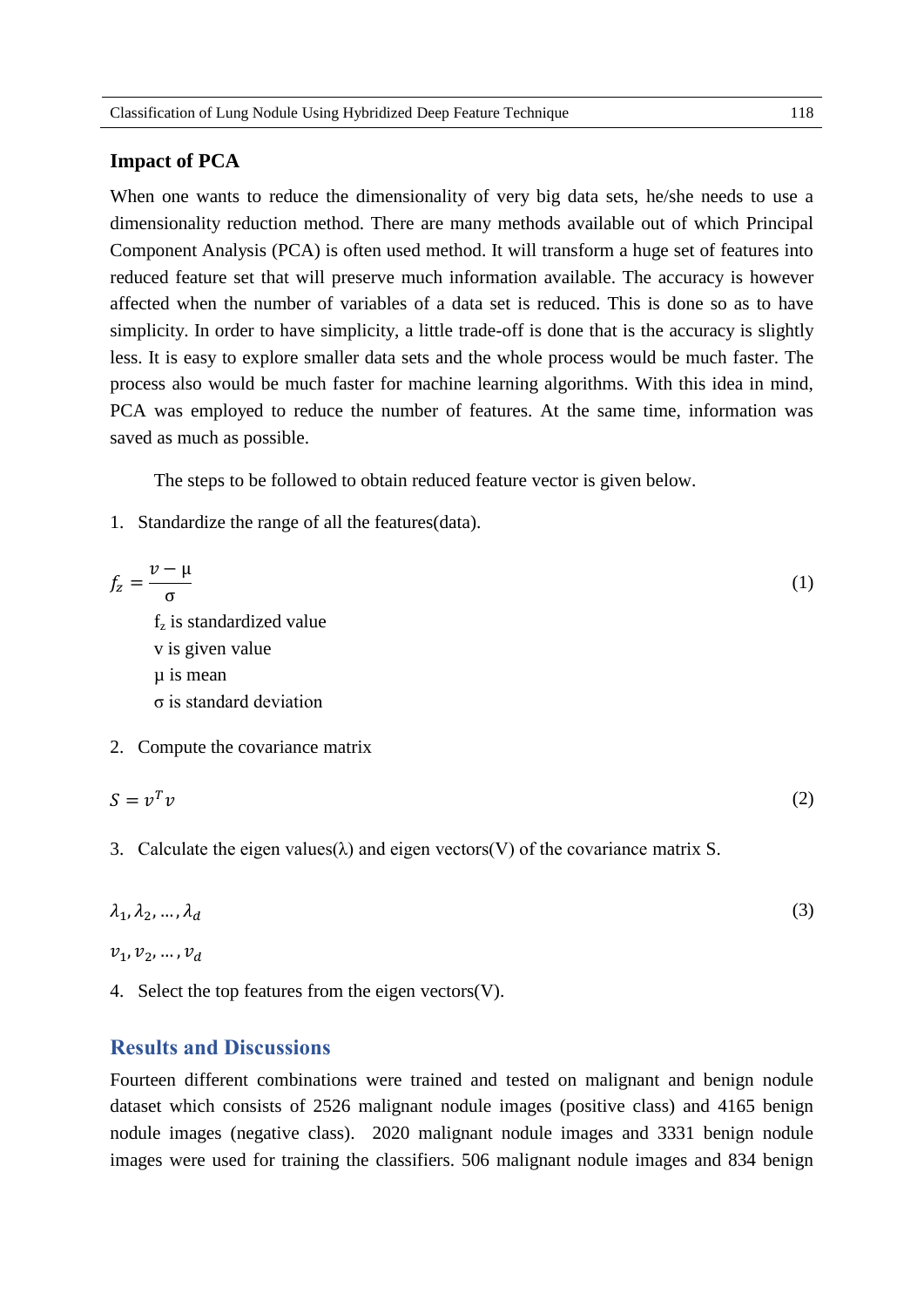nodule images were used for testing the classifiers. The individual performance of classifiers such as logistic regression and SVM for handcrafted features, deep features and hybridized features were analyzed. 5-fold cross validation was employed for evaluating the performance of the classifiers. The following performance metrics were chosen to evaluate the performance of the classifiers: Accuracy, Sensitivity (Recall), Specificity, Precision, F1 Score, False Positive Rate, False Negative Rate and AUC score.

Accuracy (Acc) tells the number of correct predictions out of all predictions. The other name of Sensitivity (Sen) is recall or True Positive Rate. It is the ratio of number of malignant nodules that are correctly classified as malignant nodules to the total number of malignant nodules in the test dataset. Specificity (Spe) is also called as True Negative Rate. It is the ratio of number of benign nodules that are correctly classified as benign nodules to the total number of benign nodules in the test dataset (Liang et al., 2020). Precision (Pre) is otherwise called as Positive Predictive Value which measures the percentage of them are actually malignant nodules (positive class). It does not consider the benign nodules (negative class).

The harmonic mean of precision and sensitivity is known as F1 score. It gives equal weightage to precision and sensitivity. F1 score lies between 0 and 1. False Positive Rate (Fall-out) is the measure which represents how many benign nodules are misclassified as malignant nodules. False Negative rate represents how many malignant nodules are misclassified as benign nodules. Both FPR and FNR are very dangerous in medical image analysis. These values are expected to be very low. For binary classification, Area Under the receiver operating Curve (AUC) is one of the popular performance metrics. If the train AUC and test AUC value difference is large, the model is overfitting. If that value is lesser than 0.5, the model is under-fitting.

In logistic regression, best alpha (a) and penalty (p) were computed using GridsearchCV method. Logistic loss was considered for logistic regression.  $L_2$  regularization was employed to avoid overfitting. The hyperparameter  $\lambda$  has to be tuned very carefully. If  $\lambda=0$ , there will be no regularization. This leads to overfitting to the training data. If  $\lambda$  is very large, loss term value will be reduced and this leads to underfitting. For determining best λ, GridsearchCV method was employed. In SVM, radial basis function kernel with gamma = 0.01was used. Here, c is the hyperparameter. GridsearchCV method was used to tune c value. The threshold was evaluated based on the following equation to generate the confusion matrix.

$$
Threshold = TPR * (1 - FPR) \tag{4}
$$

where TPR is True Positive Rate and FPR is False Positive Rate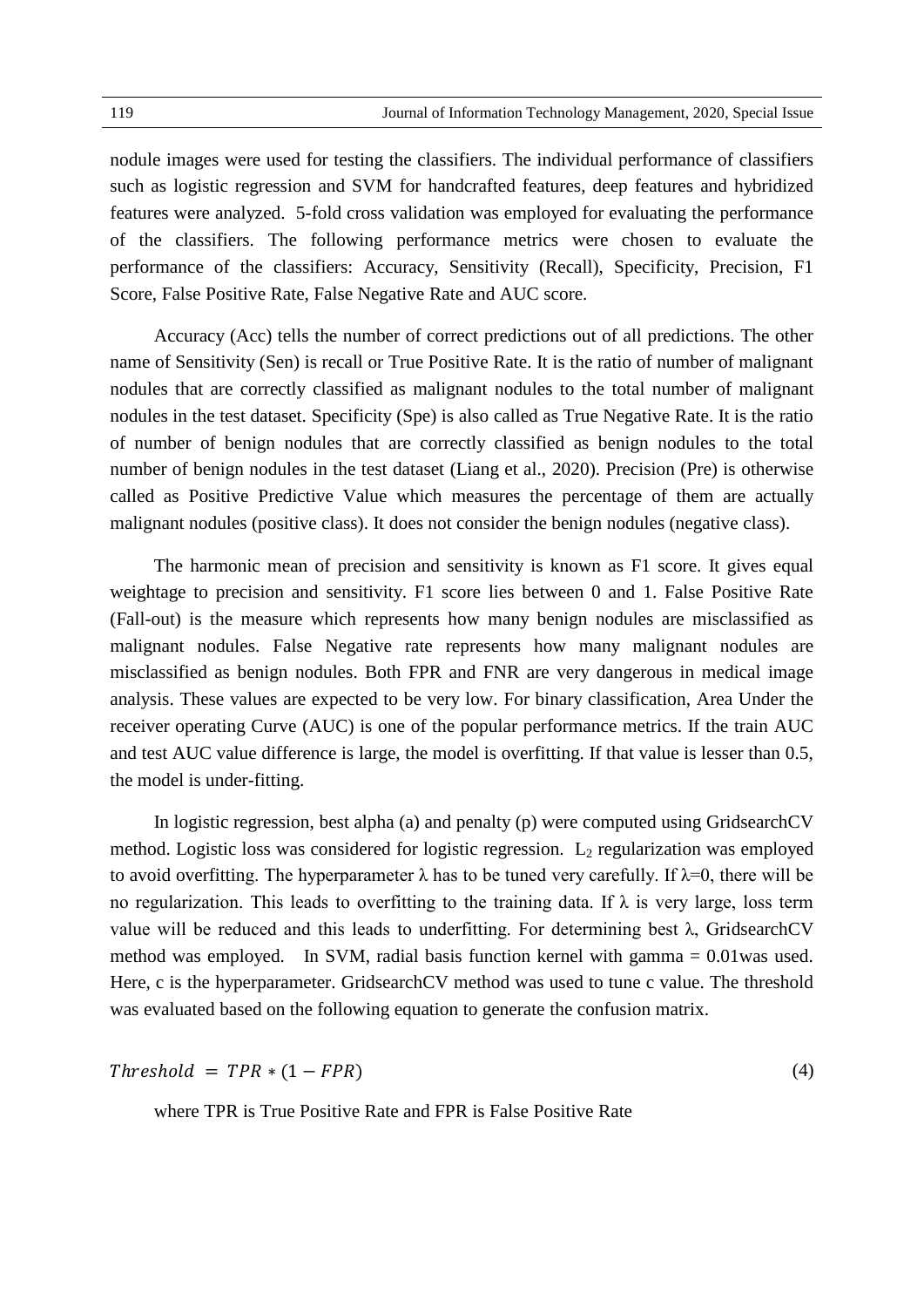### **Analysis of Handcrafted Features**

For this experiment, haralick features were taken from GLCM of benign nodule images and malignant nodule images. In all the four directions, pixel distance 1 was considered. Totally, 56 features were extracted. These features were used to train logistic regression and SVM. In logistic regression, the best alpha a=1e<sup>-06</sup> and penalty p=12 were obtained. In SVM, c=1e<sup>-10</sup> was obtained. For logistic regression, the threshold was 0.277. For SVM, it was 0.282. Table 1 shows the performance measures obtained when logistic regression and SVM was tested using haralick features. Logistic regression was slightly better than SVM with high accuracy, sensitivity, precision and AUC values. Both models did not overfit to the training data. FPR in both models were very large. But FNR was nominal when compared to FPR. The ROC curve of SVM with GLCM features is shown in Figure 5.

| <b>Method</b>               | <b>Parameters</b>                                           |                                                   |                                             |  |
|-----------------------------|-------------------------------------------------------------|---------------------------------------------------|---------------------------------------------|--|
| GLCM+Logistic<br>Regression | Acc: 57.31%<br>Sen: 85.18%<br>Spe: 40.00%<br>Pre: 46.44%    | $F1$ Score: 0.60<br>$FPR: 60.00\%$<br>FNR: 14.80% | Train AUC: 0.8535<br><b>Test AUC: 0.759</b> |  |
| GLCM+SVM                    | Acc: $56.86\%$<br>Sen: 83.79%<br>Spe: 40.53%<br>Pre: 46.00% | $F1$ Score: 0.59<br>FPR: 59.00%<br>FNR: 16.00%    | Train AUC: 0.8113<br>Test AUC: 0.7243       |  |

**Table 1. Performance measures of classifiers with handcrafted features**



**Figure 5. ROC of SVM with handcrafted features (GLCM)**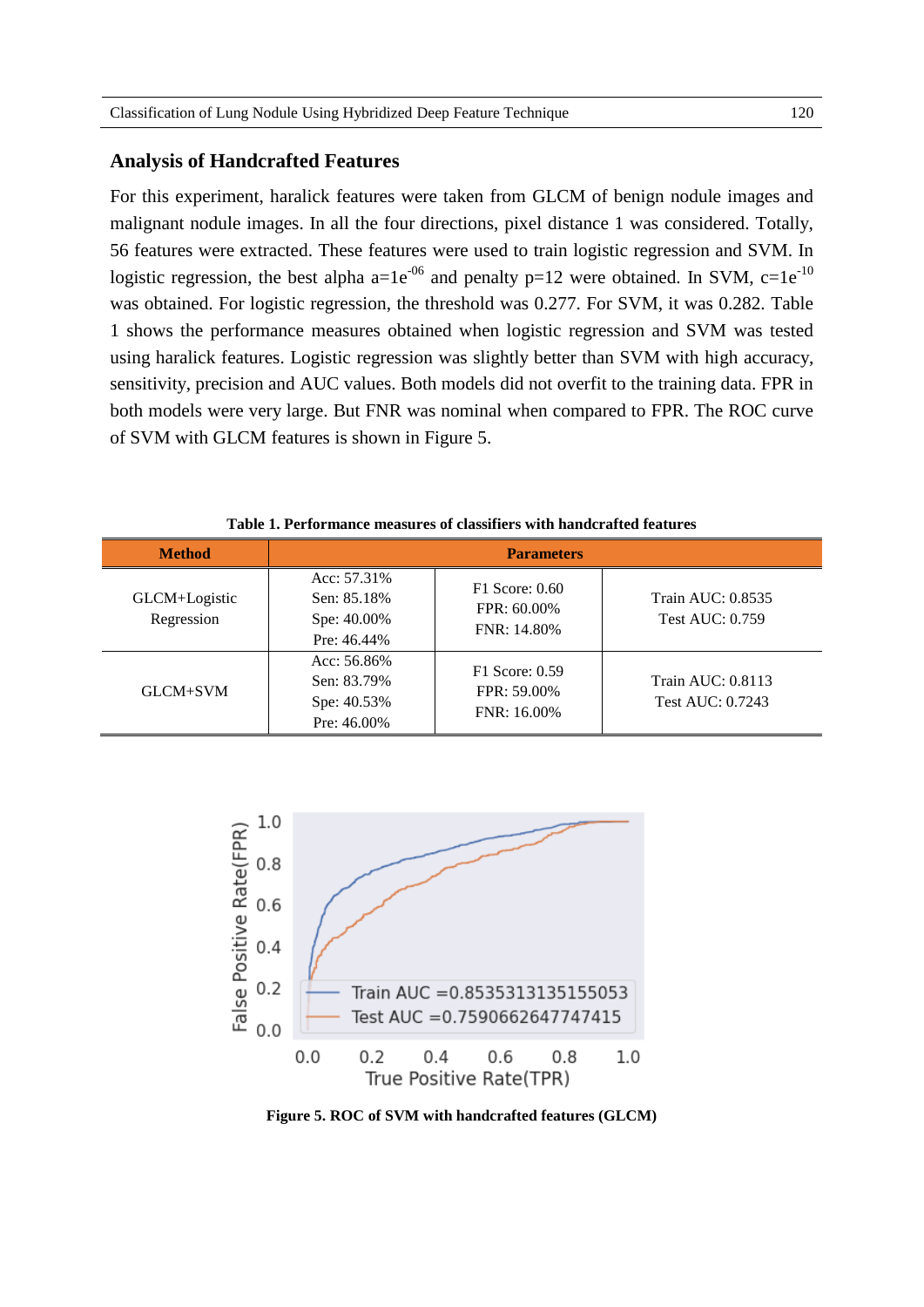# **Analysis of Deep Features**

The deep features were extracted from VGG16 and VGG19. Table 2 shows the performance metrics of Logistic Regression and SVM when they were tested with deep features. VGG features with SVM gave good results when compared to VGG features with logistic regression. In all the combinations, there was neither overfitting nor underfitting. AUC value was higher than 0.5. The ROC of SVM with VGG19 features is depicted in Figure 6.



**Figure 6. ROC of SVM with deep features (VGG19)**

| <b>Method</b>                | <b>Parameters</b>                                          |                                                |                                              |  |  |
|------------------------------|------------------------------------------------------------|------------------------------------------------|----------------------------------------------|--|--|
| VGG16+Logistic<br>Regression | Acc: 58.36%<br>Sen: 62.34%<br>Spe: 55.40%<br>Pre: 46.24%   | F1 Score: 0.53<br>FPR: 44.60%<br>FNR: 36.76%   | Train AUC: 0.6633<br>Test AUC: 0.6426        |  |  |
| $VGG16+SVM$                  | Acc: 77.84%<br>Sen: 82.21%<br>Spe: 75.18%<br>Pre: 66.77%   | $F1$ Score: 0.74<br>FPR: 24.80%<br>FNR: 17.78% | Train AUC: 0.8975<br>Test AUC: 0.8702        |  |  |
| VGG19+Logistic<br>Regression | Acc: 74.22%<br>Sen: 80.04%<br>Spe: 70.69%<br>Pre: $62.31%$ | F1 Score: 0.70<br>FPR:29.30%<br>FNR:19.96%     | Train AUC: 0.8813<br><b>Test AUC: 0.8474</b> |  |  |
| $VGG19+SVM$                  | Acc: 76.42%<br>Sen: 76.68%<br>Spe:76.26%<br>Pre: $66.21%$  | F1 Score: 0.71<br>FPR:23.74%<br>FNR: 23.32%    | Train AUC:0.8910<br>Test AUC:0.8518          |  |  |

**Table 2. Performance measures of classifiers with deep features**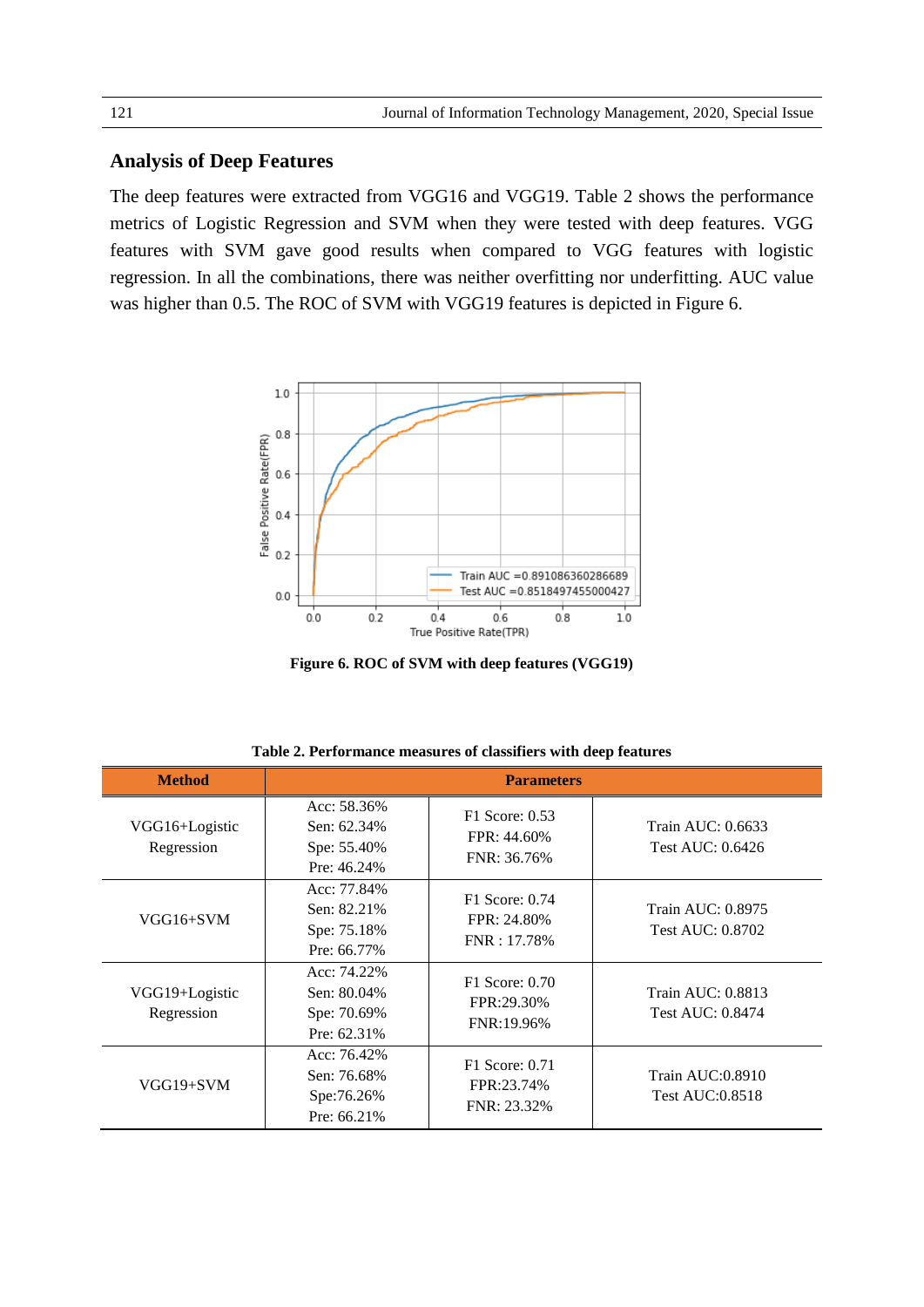### **Analysis of hybrid features without PCA**

In the next model, both deep features and handcrafted features were concatenated by horizontal stacking method. In total, 2104 features were obtained. These features were used to train Logistic regression and SVM. While testing, it was found that the hybridized features with SVM gave very good results. The performance metrics are shown in table 3. Accuracy of 93.28%, Sensitivity of 89.50%, Specificity of 95.6%, Precision of 92.43 were obtained. High F1 score and AUC score were obtained. FPR and FNR were quite low. The ROC of SVM with hybridized features are shown in Figure 7.



**Figure 7. ROC of SVM with hybridized features (GLCM and VGG19)**

| <b>Method</b>                        | <b>Parameters</b>                                         |                                                  |                                       |  |  |
|--------------------------------------|-----------------------------------------------------------|--------------------------------------------------|---------------------------------------|--|--|
| $GLCM+VGG16+$<br>Logistic Regression | Acc: 58.43%<br>Sen: 70.75%<br>Spe: 50.96%<br>Pre: 46.67%  | F1 Score: 0.56<br>FPR: 49.00%<br>FNR:29.25%      | Train AUC:0.6851<br>Test AUC:0.6743   |  |  |
| $GLCM+VGG16+$<br><b>SVM</b>          | Acc: 62.38%<br>Sen: 58.89%<br>Spe:64.50%<br>Pre: 50.17%   | $F1$ Score: $0.54$<br>FPR: 35.40%<br>FNR: 41.11% | Train AUC: 0.6671<br>Test AUC: 0.6735 |  |  |
| $GLCM+VGG19+$<br>Logistic Regression | Acc: 77.23%<br>Sen: 88.93%<br>Spe: 70.14\%<br>Pre: 64.37% | F1 Score: 0.75<br>FPR:29.85%<br>FNR:11.07%       | Train AUC: 0.9330<br>Test AUC: 0.8966 |  |  |
| $GLCM+VGG19+$<br><b>SVM</b>          | Acc: 93.28%<br>Sen: 89.50%<br>Spe:95.60%<br>Pre: 92.43%   | F1 Score: 0.91<br>FPR :4.44%<br>$FNR: 10.50\%$   | Train AUC: 0.9999<br>Test AUC: 0.9841 |  |  |

|  | Table 3. Performance measures of hybrid features without feature reduction technique |  |
|--|--------------------------------------------------------------------------------------|--|
|--|--------------------------------------------------------------------------------------|--|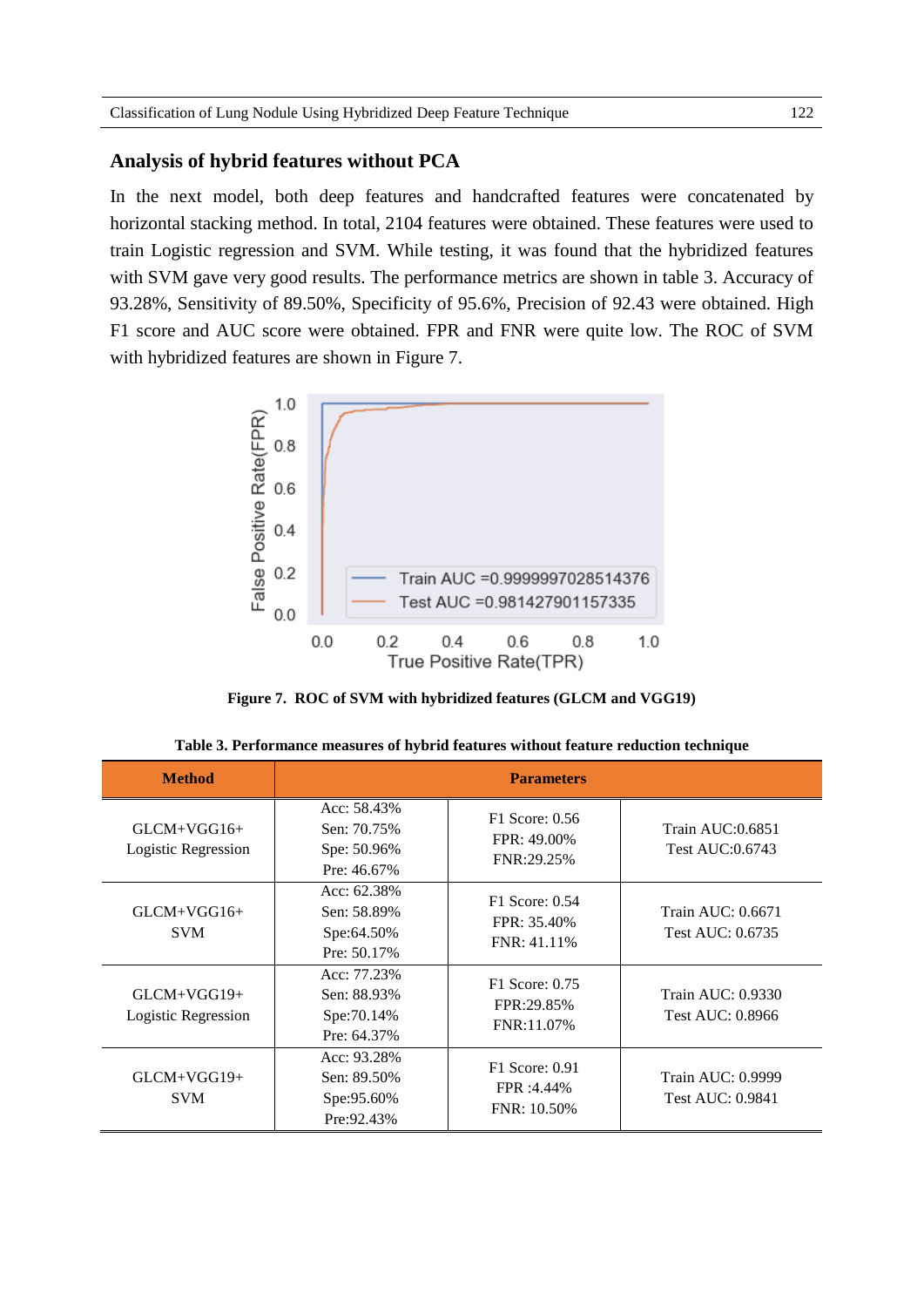# **Analysis of hybrid features with PCA**

The hybridized features were dimensionally reduced using PCA in order to minimize the computation time. 2104 features were reduced to 133 features. It is found that the dimensionality reduction improved the results in all aspects. Time complexity and space complexity were reduced due to PCA. After applying PCA, 99% of variance was preserved. The hybridized features GLCM and VGG19 along with PCA outperformed all other combinations with 94.93% of accuracy, 90.90% of sensitivity, 97.36% of specificity, 95.44% of precision, 2.64% of FPR and 9.09% of FNR. The F1 score was 0.93 and test AUC was 0.9843. The ROC of SVM with dimensionally reduced hybridized features is shown in Figure 8. Table 4 depicts the performance measures of hybridized features with PCA.



**Figure 8. ROC of SVM with dimensionally reduced hybridized features (GLCM + VGG19 + PCA)**

| <b>Method</b>                            | <b>Parameters</b>                                           |                                                 |                                       |  |  |
|------------------------------------------|-------------------------------------------------------------|-------------------------------------------------|---------------------------------------|--|--|
| $GLCM+VGG16+PCA+$<br>Logistic Regression | Acc: $78.66\%$<br>Sen: 80.83%<br>Spe: 77.34%<br>Pre: 68.39% | F1 Score: 0.74<br>FPR: 22.66%<br>FNR: 19.16%    | Train AUC: 0.9065<br>Test AUC: 0.8774 |  |  |
| $GLCM+VGG16+PCA+$<br><b>SVM</b>          | Acc: 78.43%<br>Sen: 82.00%<br>Spe:76.25%<br>Pre: $67.69\%$  | F1 Score: 0.74<br>FPR: 23.74%<br>FNR: 17.98%    | Train AUC: 0.9008<br>Test AUC: 0.8730 |  |  |
| $GLCM+VGG19+PCA+$<br>Logistic Regression | $Acc: 82.80\%$<br>Sen: 87.55%<br>Spe: 79.97%<br>Pre: 72.6%  | F1 Score: 0.79<br>$FPR: 20.02\%$<br>FNR: 12.45% | Train AUC: 0.9637<br>Test AUC: 0.9264 |  |  |
| $GLCM+VGG19+PCA+$<br><b>SVM</b>          | Acc: $94.93\%$<br>Sen: 90.90%<br>Spe:97.36%<br>Pre: 95.44%  | F1 Score: 0.93<br>FPR: 2.64%<br>$FNR: 9.09\%$   | Train AUC: 0.9999<br>Test AUC: 0.9843 |  |  |

**Table 4. Performance measures of hybrid features with feature reduction technique**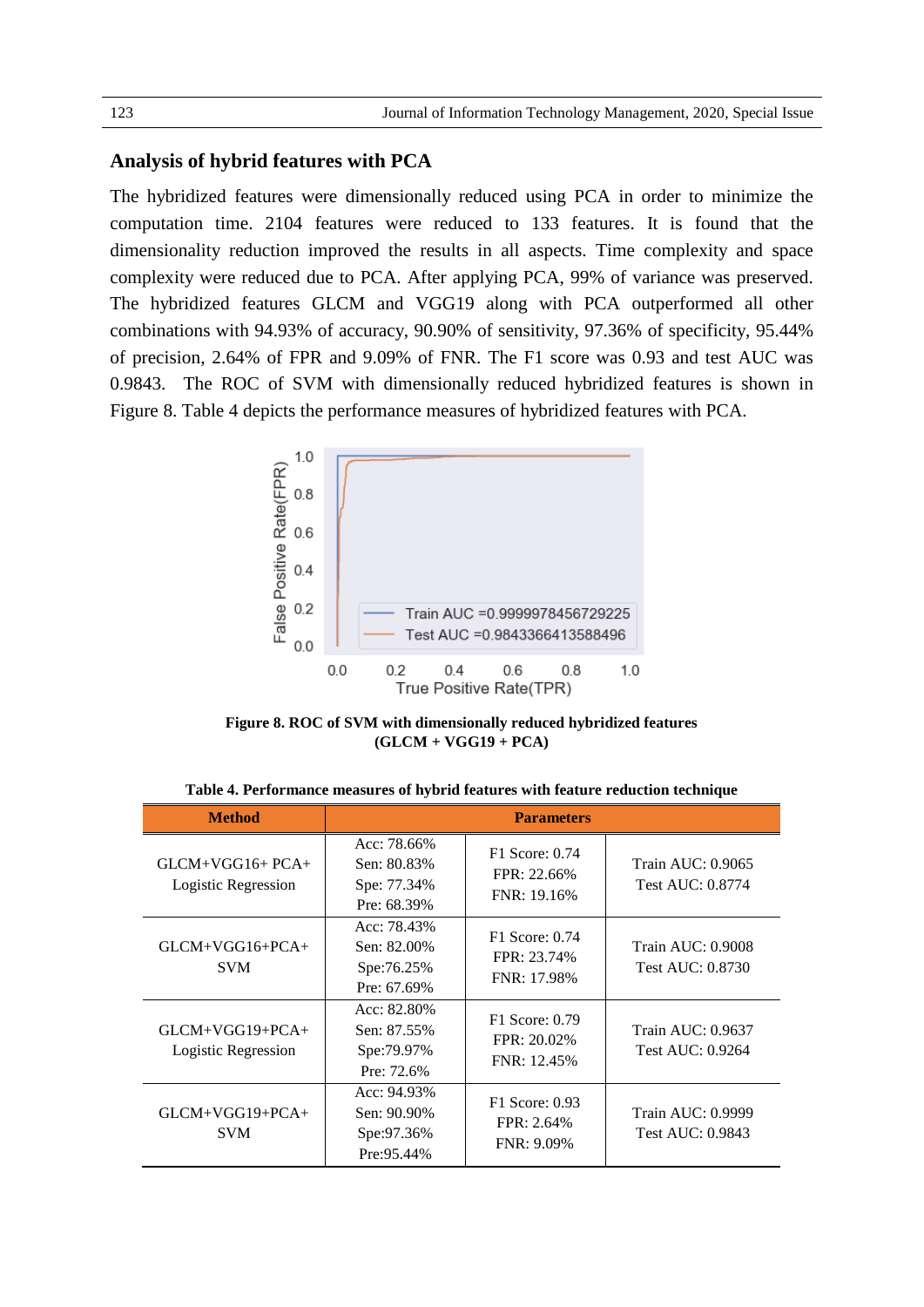The performance of all the 14 combinations is summarized in Figure 9, Figure 10 and Figure 11. The proposed models such as VGG19+GLCM features without PCA and with PCA outperform all other combinations.



**Figure 9. Performance analysis of different models**



**Figure 10. Performance analysis based on F1 score**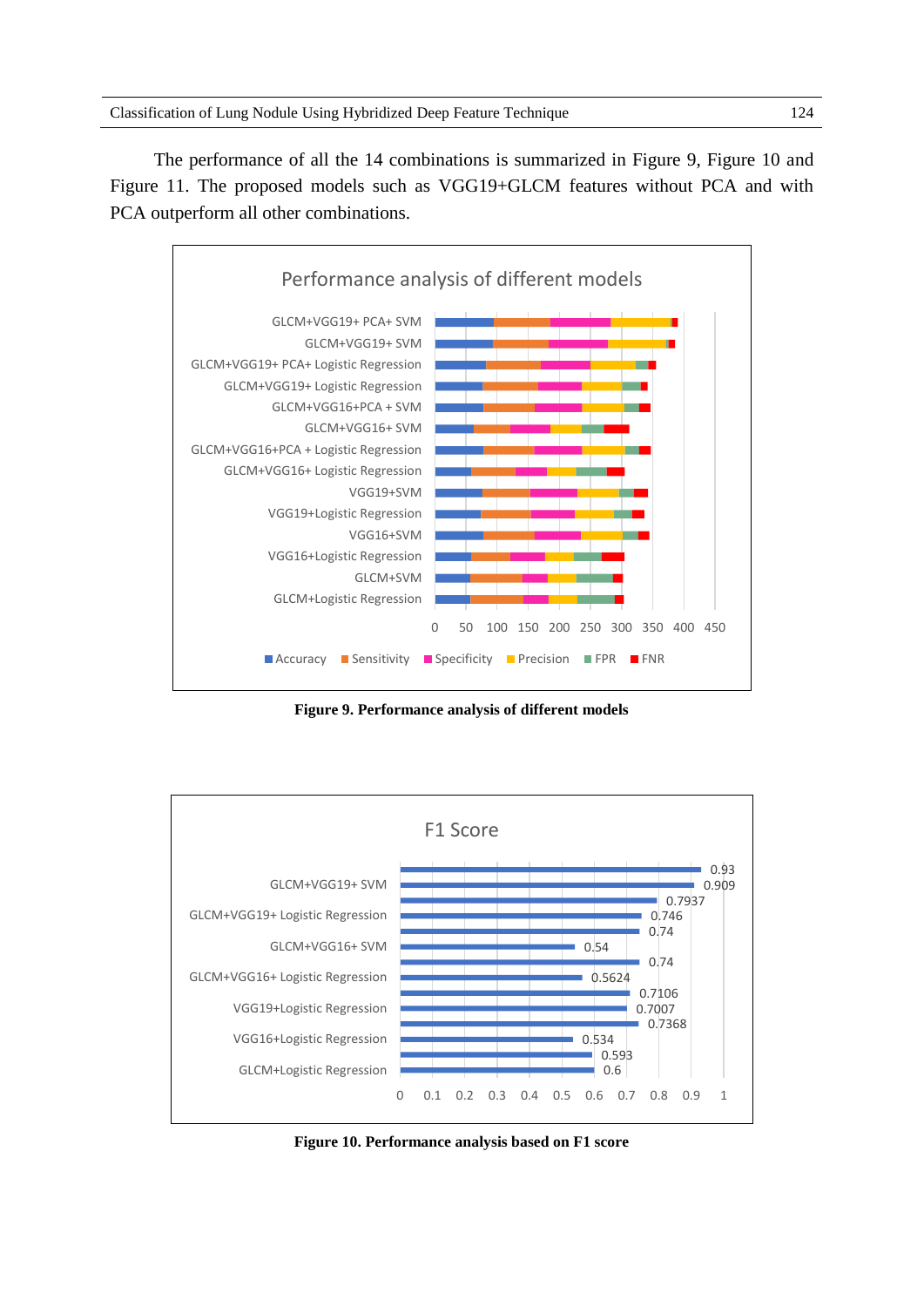

**Figure 11. Performance analysis based on AUC**

Table 5 gives the comparison of present work with previous reported works. It can be noted that the proposed hybridized methodology gives better output when compared to other methodologies.

| <b>Other papers</b>       | Acc<br>(%) | <b>Sen</b><br>(%)        | <b>Spe</b><br>(%) | Pre<br>(%)               | F1<br><b>Score</b> | <b>FPR</b><br>(9/0)      | <b>FNR</b><br>(9/0)      | <b>AUC</b> |
|---------------------------|------------|--------------------------|-------------------|--------------------------|--------------------|--------------------------|--------------------------|------------|
| Proposed approach         | 94.925     | 90.9                     | 97.36             | 95.435                   | 0.93               | 2.64                     | 9.09                     | 0.9843     |
| Wang et al. (2018)        | 91.75      | $\overline{\phantom{0}}$ |                   | $\overline{\phantom{a}}$ |                    |                          | $\overline{\phantom{a}}$ | 0.9702     |
| Raul Victor et al. (2018) | 88.41      | 85.38                    |                   | 73.48                    | 0.79               | $\overline{\phantom{0}}$ | $\overline{\phantom{a}}$ | 0.9319     |
| Shen et al. (2015)        | 86.80      |                          |                   | $\overline{a}$           |                    |                          | $\overline{\phantom{0}}$ |            |
| Shen et al. (2017)        | 93         | 87.14                    | 93                | $\overline{\phantom{a}}$ |                    |                          |                          | 0.93       |
| Antonio et al. (2018)     | 92.63      | 90.7                     | 93.47             |                          |                    |                          |                          | 0.934      |
| Kumar et al. (2015)       | 75.01      | 83.35                    |                   |                          |                    |                          |                          |            |
| Han et al. (2015)         |            | -                        |                   | $\overline{\phantom{a}}$ |                    |                          | $\qquad \qquad -$        | 0.9270     |
| Dhara et al. (2016)       |            | 82.89                    | 80.73             | $\overline{\phantom{a}}$ |                    | $\qquad \qquad -$        | $\overline{\phantom{a}}$ | 0.8822     |
| Sarfaraz et al. (2017)    | 91.26      |                          |                   | $\overline{\phantom{a}}$ |                    |                          | $\overline{\phantom{a}}$ |            |
| Zhu et al. (2018)         | 90.44      |                          |                   | $\overline{\phantom{0}}$ |                    | $\qquad \qquad -$        | $\overline{\phantom{a}}$ |            |
| Wei et al. (2018)         | 85.2       | 85.80                    |                   | 85.8%                    | 0.8580             |                          | $\blacksquare$           | 0.9863     |
| Wei et al. (2018)         | 91         | 92.10                    |                   | 92.3                     | 0.9180             |                          |                          | 0.9840     |

**Table 5. Comparison with previous works**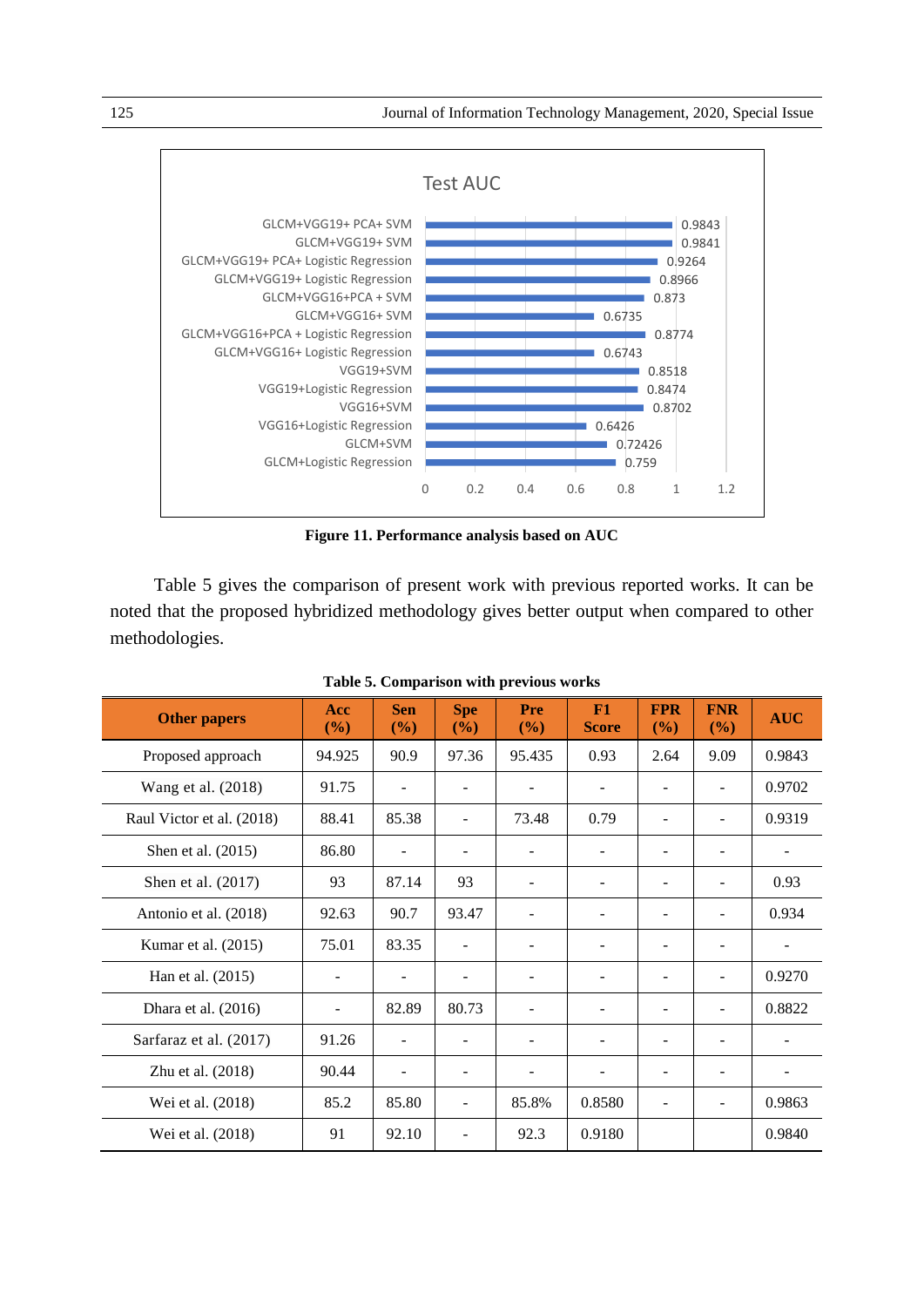# **Conclusion**

A hybridized approach was followed in the present work. Handcrafted features and deep features were hybridized using appropriate methods. Support Vector Machine (SVM) and Logistic Regression (LR) which are machine learning algorithms were used to classify the given pulmonary nodules in to benign and malignant based on the features. PCA has been introduced to enhance the performance of the hybridized features. The work has been carried out with 14 different methods. It was found that GLCM + VGG19 + PCA + SVM outperformed all other models with an accuracy of 94.93%, sensitivity of 90.9%, specificity of 97.36% and precision of 95.44%. The F1 score was found to be 0.93 and the AUC was 0.9843. The False Positive Rate was found to be 2.637% and False Negative Rate was 9.09%.

# **References**

- Abdi, H., & Williams, L. J. (2010). Principal component analysis. *Wiley interdisciplinary reviews: computational statistics*, *2*(4), 433-459.
- Armato III, S. G., McLennan, G., Bidaut, L., McNitt-Gray, M. F., Meyer, C. R., Reeves, A. P., ... & Kazerooni, E. A. (2011). The lung image database consortium (LIDC) and image database resource initiative (IDRI): a completed reference database of lung nodules on CT scans. *Medical physics*, *38*(2), 915-931.
- Balaji, K., & Lavanya, K. (2018). Recent Trends in Deep Learning with Applications. In *Cognitive Computing for Big Data Systems Over IoT* (pp. 201-222). Springer, Cham
- da Nóbrega, R. V. M., Peixoto, S. A., da Silva, S. P. P., & Rebouças Filho, P. P. (2018, June). Lung nodule classification via deep transfer learning in CT lung images. In *2018 IEEE 31st International Symposium on Computer-Based Medical Systems (CBMS)* (pp. 244-249). IEEE
- de Carvalho Filho, A. O., Silva, A. C., de Paiva, A. C., Nunes, R. A., & Gattass, M. (2018). Classification of patterns of benignity and malignancy based on CT using topology-based phylogenetic diversity index and convolutional neural network. *Pattern Recognition*, *81*, 200- 212.
- Deng, J., Dong, W., Socher, R., Li, L. J., Li, K., & Fei-Fei, L. (2009, June). Imagenet: A large-scale hierarchical image database. In 2009 IEEE conference on computer vision and pattern recognition (pp. 248-255). IEEE.
- Dhara, A. K., Mukhopadhyay, S., Dutta, A., Garg, M., & Khandelwal, N. (2016). A combination of shape and texture features for classification of pulmonary nodules in lung CT images. *Journal of digital imaging*, *29*(4), 466-475.
- Fukushima, K. (1980). Biological cybernetics neocognitron: a self‐organizing neural network model for a mechanism of pattern recognition unaffected by shift in position. Biol Cybern, 36, 193- 202.
- Han, F., Wang, H., Zhang, G., Han, H., Song, B., Li, L., ... & Liang, Z. (2015). Texture feature analysis for computer-aided diagnosis on pulmonary nodules. *Journal of digital imaging*, 28(1), 99-115.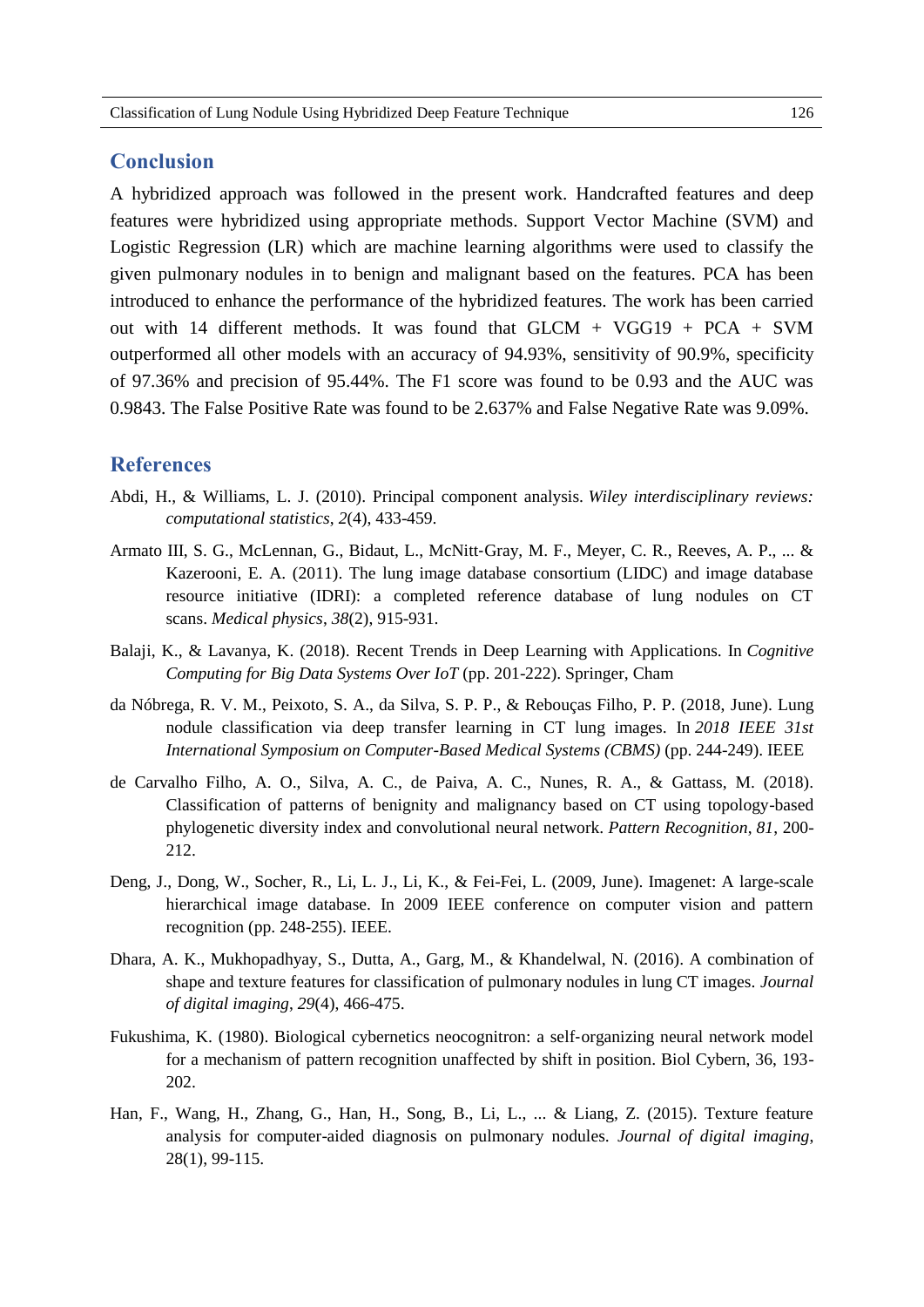- Haralick, R. M., Shanmugam, K., & Dinstein, I. H. (1973). Textural features for image classification. *IEEE Transactions on systems, man, and cybernetics*, (6), 610-621.
- Hua, K. L., Hsu, C. H., Hidayati, S. C., Cheng, W. H., & Chen, Y. J. (2015). Computer-aided classification of lung nodules on computed tomography images via deep learning technique. *OncoTargets and therapy*, *8*, 2015-2022.
- Hussein, S., Cao, K., Song, Q., & Bagci, U. (2017, June). Risk stratification of lung nodules using 3D CNN-based multi-task learning. In *International conference on information processing in medical imaging* (pp. 249-260). Springer, Cham.
- Krizhevsky, A., Sutskever, I., & Hinton, G. E. (2012). Imagenet classification with deep convolutional neural networks. In Advances in neural information processing systems (pp. 1097-1105).
- Kumar, D., Wong, A., & Clausi, D. A. (2015, June). Lung nodule classification using deep features in CT images. In *2015 12th Conference on Computer and Robot Vision* (pp. 133-138). IEEE.
- LeCun, Y., Bottou, L., Bengio, Y., & Haffner, P. (1998). Gradient-based learning applied to document recognition. Proceedings of the IEEE, 86(11), 2278-2324
- Liang**,** Q., Mu**,** J., Jia**,** M., Wang**,** W., Feng**,** X., Zhang**,** B. (Eds.), (2020) Communications, Signal Processing, and Systems: Proceedings of the 2017 International Conference on Communications, Signal Processing, and Systems, Springer.
- Lo, S. C. B., Chan, H. P., Lin, J. S., Li, H., Freedman, M. T., & Mun, S. K. (1995). Artificial convolution neural network for medical image pattern recognition. Neural networks, 8(7-8), 1201-1214.
- Ma, Y., Xie, Q., Liu, Y., & Xiong, S. (2019). A weighted KNN-based automatic image annotation method. *Neural Computing and Applications*, 1-12
- Mastouri, R., Khlifa, N., Neji, H., & Hantous-Zannad, S. (2020). Deep learning-based CAD schemes for the detection and classification of lung nodules from CT images: A survey. *Journal of X-Ray Science and Technology*, (Preprint), 1-27
- Olivas, E. S., Guerrero, J. D. M., Martinez-Sober, M., Magdalena-Benedito, J. R., & Serrano, L. (Eds.). (2009). *Handbook of Research on Machine Learning Applications and Trends: Algorithms, Methods, and Techniques*: Algorithms, Methods, and Techniques. IGI Global.
- Ourselin, S., Joskowicz, L., Sabuncu, M. R., Unal, G., & Wells, W. (Eds.). (2016). *Medical Image Computing and Computer-Assisted Intervention–MICCAI 2016: 19th International Conference, Athens, Greece, October 17-21, 2016, Proceedings, Part II* (Vol. 9901). Springer.
- Russakovsky, O., Deng, J., Su, H., Krause, J., Satheesh, S., Ma, S., ... & Berg, A. C. (2015). Imagenet large scale visual recognition challenge. International journal of computer vision, 115(3), 211- 252.
- Setio, A. A. A., Ciompi, F., Litjens, G., Gerke, P., Jacobs, C., Van Riel, S. J., ... & van Ginneken, B. (2016). Pulmonary nodule detection in CT images: false positive reduction using multi-view convolutional networks. *IEEE transactions on medical imaging*, *35*(5), 1160-1169.
- Shen, W., Zhou, M., Yang, F., Yang, C., & Tian, J. (2015, June). Multi-scale convolutional neural networks for lung nodule classification. In *International Conference on Information Processing in Medical Imaging* (pp. 588-599). Springer, Cham.